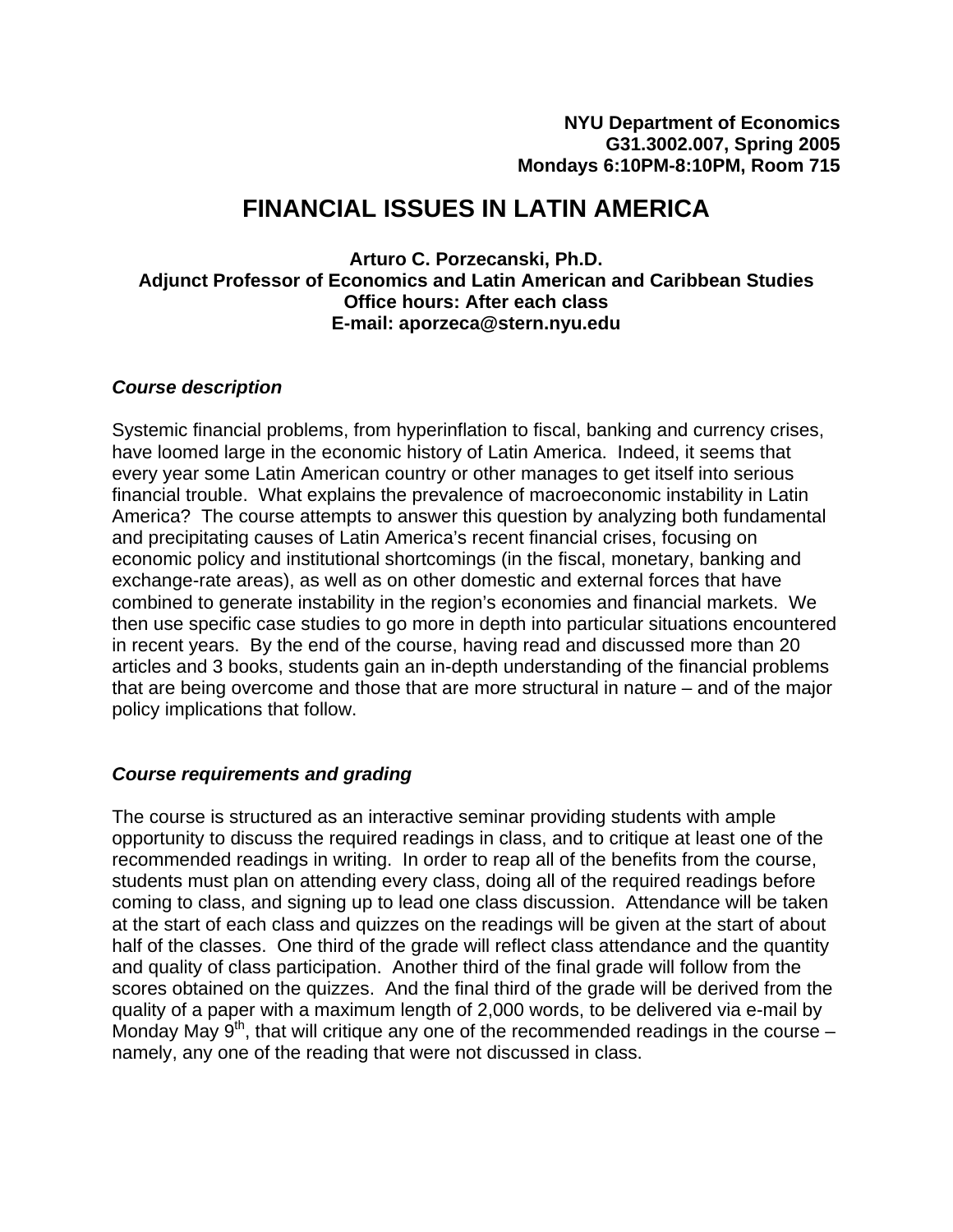# *Schedule and readings*

#### **January 24: Volatility in Latin America**

*Required reading:* Ricardo Hausmann et al., "Overcoming volatility in Latin America," in Economic and Social Progress in Latin America: 1995 Report (Washington, DC: IADB, 1995), pp. 189-218.

*Recommended reading:* Luis Catão and Bennett Sutton, "Sovereign defaults: the role of volatility," IMF Working Paper WP/02/149, September 2002, in www.imf.org/external/pubs/ft/wp/2002/wp02149.pdf

#### **January 31: Fiscal fundamentals**

*Required readings:*

- 1. Michael Gavin and Ricardo Hausmann, "Fiscal performance in Latin America: what needs to be explained?" in Democracy, Decentralization and Deficits in Latin America (Paris: OECD/IADB, 1998), pp. 33-64.
- 2. Ricardo Hausmann, "Good credit ratios, bad credit ratings: the role of debt structure," in George Kopits, editor, Rules-Based Fiscal Policy in Emerging Markets (New York: Palgrave MacMillan, 2004), pp. 30-52.

#### *Recommended readings:*

- 1. Ernesto Stein, Ernesto Talvi and Alejandro Grisanti, "Institutional arrangements and fiscal performance: the Latin American experience," in James Poterba and Jurgen von Hagen, editors, Fiscal Institutions and Fiscal Performance (Chicago: Univ. of Chicago Press, 1999), pp. 103-133.
- 2. George Kopits, "Fiscal rules: useful policy framework or unnecessary ornament?," IMF Working Paper WP/01/145, September 2001, in www.imf.org/external/pubs/ft/wp/2001/wp01145.pdf

#### **February 7: Exchange-rate policy**

*Required readings:*

- 1. Jeffry Frieden, Piero Ghezzi and Ernesto Stein, "Politics and exchange rates: a cross-country approach," in The Currency Game: Exchange-Rate Politics in Latin America (Washington, DC: IADB, 2001), pp. 21-63.
- 2. Barry Eichengreen and Ricardo Hausmann, "Exchange rates and financial fragility," and the Comment by Martin Feldstein, in New Challenges for Monetary Policy (Kansas City: Federal Reserve Bank of Kansas City, 1999), pp. 329-378, available in www.kc.frb.org/PUBLICAT/SYMPOS/1999/S99eich.pdf plus www.kc.frb.org/PUBLICAT/SYMPOS/1999/S99feld.pdf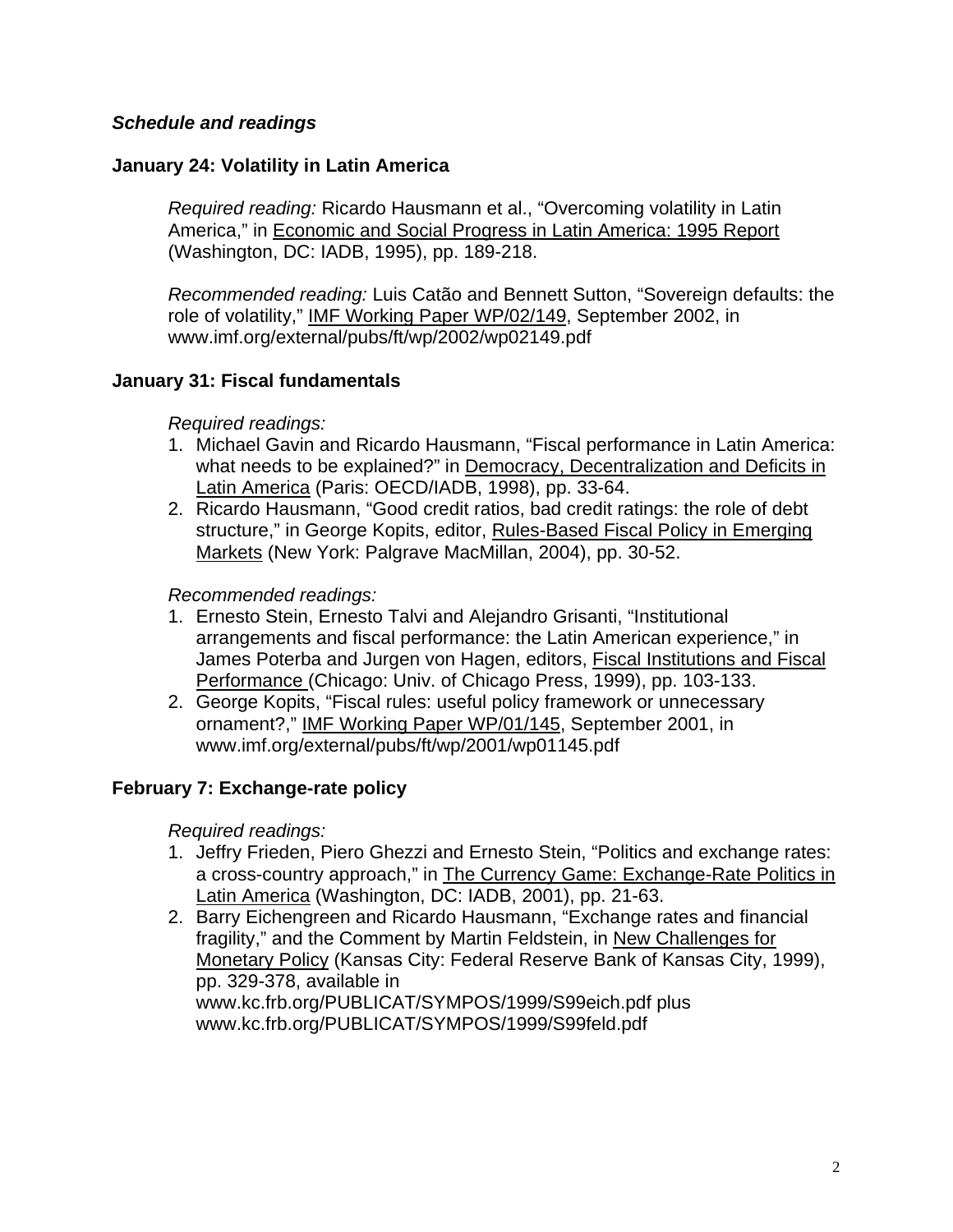*Recommended readings:*

- 1. Andrea Bubula and Inci Otker-Robe, "Are pegged and intermediate exchange rate regimes more crisis prone?," IMF Working Paper WP/03/223, November 2003, in www.imf.org/external/pubs/ft/wp/2003/wp03223.pdf
- 2. Guillermo A. Calvo and Carmen M. Reinhart, "Fear of floating," in Quarterly Journal of Economics (May 2002), pp. 379-408.

#### **February 14: Exchange-rate policy, cont'd**

#### *Required readings:*

- 1. Felipe Larraín B. and Andrés Velasco, "Exchange rate policy in emergingmarket economies: the case for floating," Princeton Essays in International Economics #224, December 2001.
- 2. Andrew Berg, Eduardo Borensztein and Paolo Mauro, "An evaluation of monetary regime options for Latin America," IMF Working Paper WP/02/211, December 2002, in www.imf.org/external/pubs/ft/wp/2002/wp02211.pdf

#### *Recommended readings:*

- 1. Guillermo Calvo and Frederic Mishkin, "The mirage of exchange-rate regimes for emerging-market countries," Journal of Economic Perspectives, Fall 2003, pp. 99-118.
- 2. Eduardo Levy-Yeyati and Federico Sturzenegger, "To float or to fix: evidence on the impact of exchange rate regimes on growth," American Economic Review, Vol. 93 #4, September 2003, pp. 1173-1193.

# **February 21: Presidents' Day holiday; no class**

#### **February 28: Monetary policy**

#### *Required readings:*

- 1. Frederic S. Mishkin and Miguel A. Savastano, "Monetary policy strategies for Latin America," Journal of Development Economics (vol. 66, 2001), pp. 415- 444.
- 2. Klaus Schmidt-Hebbel and Alejandro Werner, "Inflation targeting in Brazil, Chile and Mexico," Economía, Spring 2002, pp. 31-89.

#### *Recommended readings:*

- 1. Arminio Fraga, Ilan Goldfajn and André Minella, "Inflation targeting in emerging market economies," in Mark Gertler and Kenneth Rogoff, editors, NBER Macroeconomics Annual 2003 (Cambridge, MA: MIT, 2004), pp. 365- 400.
- 2. M. S. Mohanty and Marc Klau, "Monetary policy rules in emerging market economies: issues and evidence," BIS Working Papers #149, March 2004, in www.bis.org/publ/work149.pdf
- 3. Evan Tanner, "Exchange market pressure, currency crises, and monetary policy: additional evidence from emerging markets," IMF Working Paper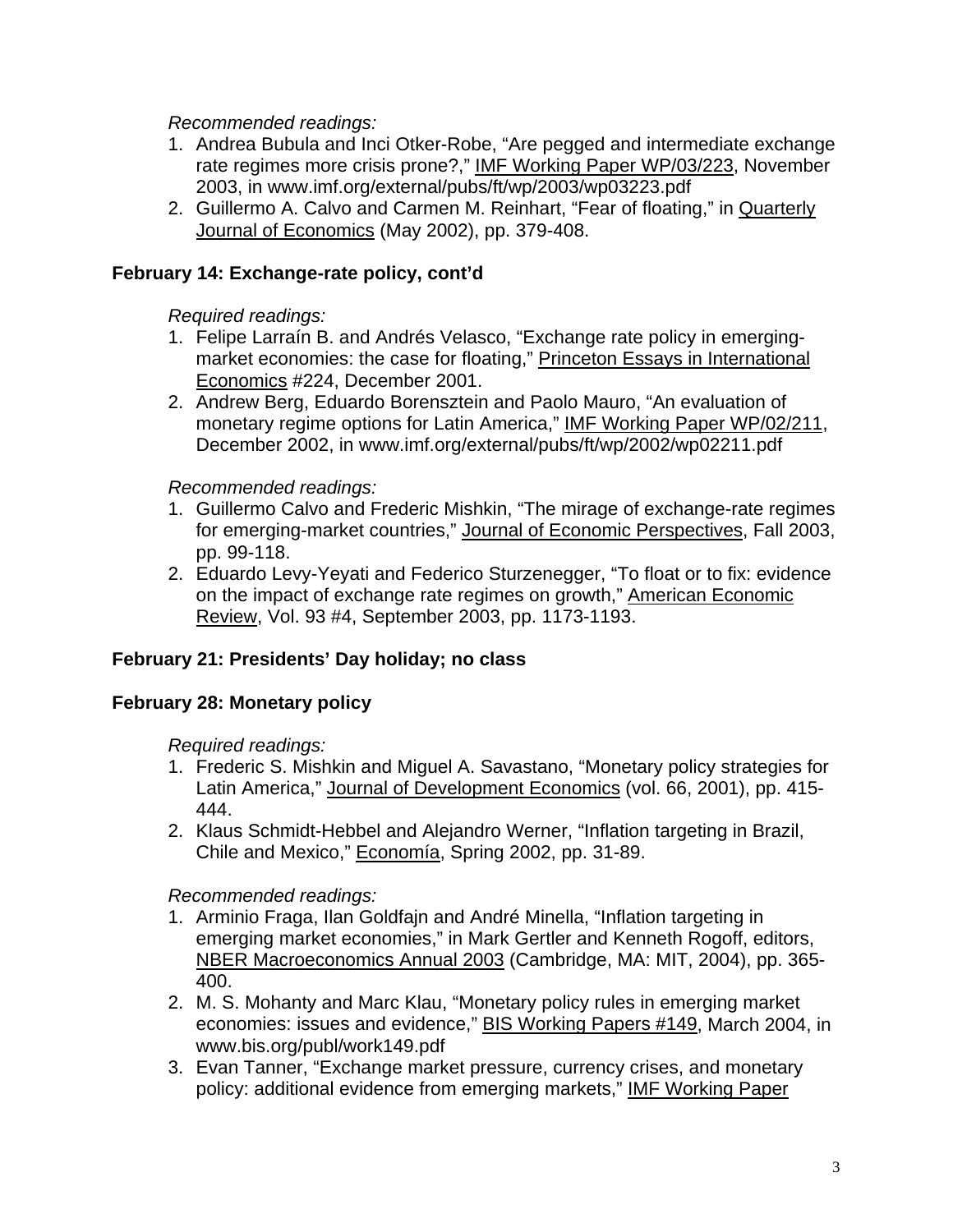WP/02/14, January 2002, in www.imf.org/external/pubs/ft/wp/2002/wp0214.pdf

# **March 7: Role of capital flows**

*Required readings:*

- 1. Guillermo A. Calvo, "Globalization hazard and delayed reform in emerging markets," Economía, Spring 2002, pp.1-29.
- 2. Graciela Kaminsky, Carmen Reinhart and Carlos Vegh, "The unholy trinity of financial contagion," Journal of Economic Perspectives, Fall 2003, pp. 51-74.

*Recommended readings:* 

- 1. Pablo E. Guidotti, Federico Sturzenegger and Agustín Villar, "On the consequences of sudden stops," Economía, Spring 2004, pp. 171-214.
- 2. Sebastian Edwards, "Financial openness, sudden stops, and current-account reversals," American Economic Review, May 2004, pp. 59-64.
- 3. Ilan Goldfajn, "The swings in capital flows and the Brazilian crisis," in Stephanie Griffith-Jones et al., editors, International Capital Flows in Calm and Turbulent times (Ann Arbor, MI: Univ. of Michigan Press, 2003), pp. 267- 290.
- 4. Carlos Arteta, Barry Eichengreen and Charkes Wyplosz, "When does capital account liberalization help more than it hurts?," in Elhanan Helpman and Efraim Sadka, editors, Economic Policy in the International Economy (Cambridge: Cambridge Univ. Press, 2003), pp. 177-206.

# **March 14: Spring Recess begins; no class**

# **March 21: Banking crises**

*Required reading:* Inter-American Development Bank, Unlocking Credit: The Quest for Deep and Stable Bank Lending, (Washington, DC: IADB, 2004), Parts II and III, pp. 29-160, available in the bookstore.

#### *Recommended readings:*

- 1. Frederic S. Mishkin, "Financial policies and the prevention of financial crises in emerging market countries," in Martin Feldstein, editor, Economic and Financial Crises in Emerging Market Economies (Chicago: Univ. of Chicago Press, 2003), pp. 93-130.
- 2. Agustín G. Carstens et al., "Banking crises in Latin America and the political economy of financial sector policy," draft March 2004, in http://enet.iadb.org/idbdocswebservices/idbdocsInternet/IADBPublicDoc.aspx ?docnum=388380
- 3. Liliana Rojas-Suárez, "Argentina and Uruguay in the 2000s: two contrasting experiences of banking crisis resolution," draft September 2004, in www.chicagofed.org/news\_and\_conferences/conferences\_and\_events/files/s ystemic\_suarez.pdf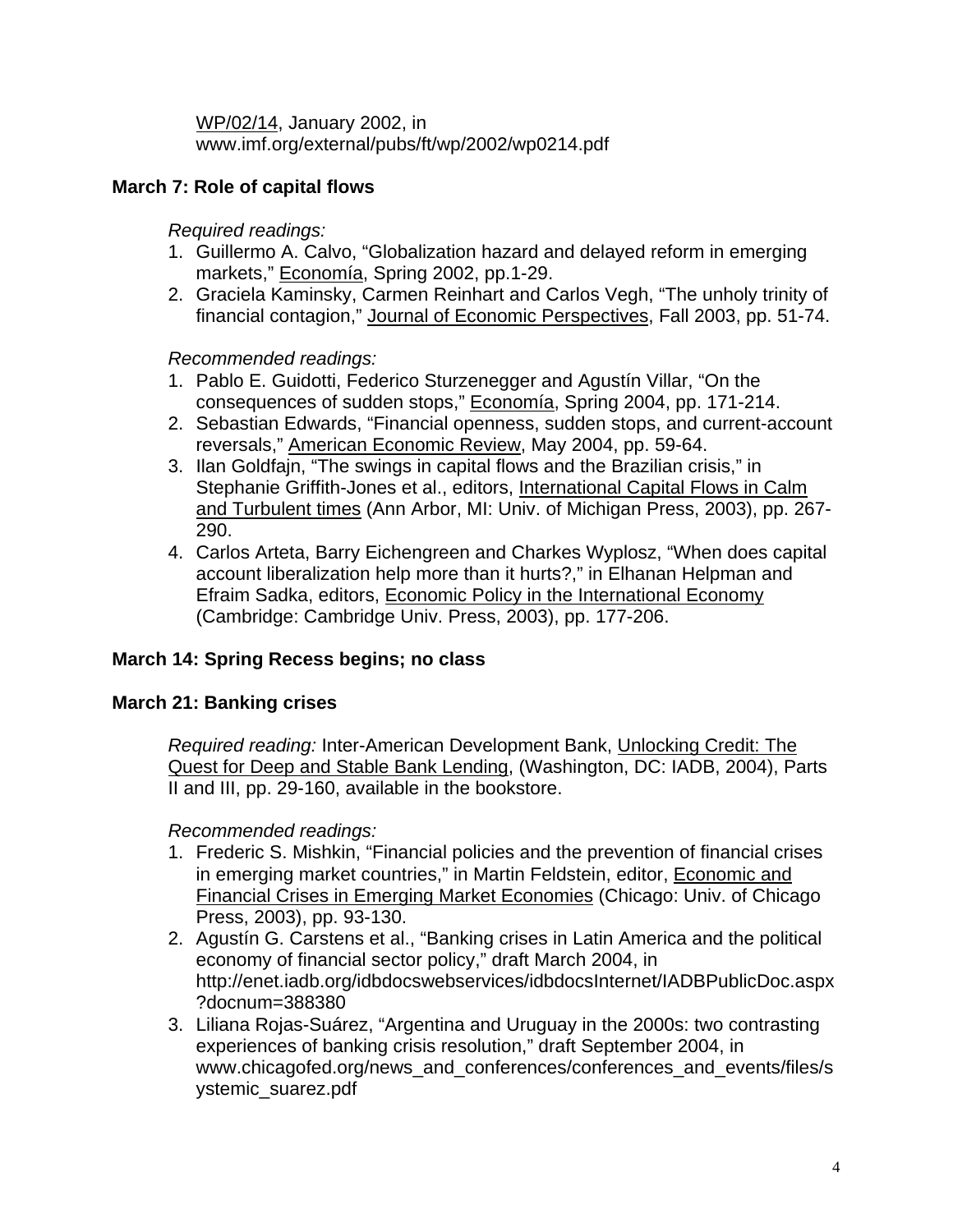4. David S. Hoelscher et al., "Managing systemic banking crises," IMF Occasional Paper #224 (Washington, DC: IMF, 2003).

# **March 28: Case study: the "hard" peg in Argentina**

*Required readings:* 

- 1. Michael Mussa, Argentina and the Fund: From Triumph to Tragedy (Washington, DC: IIE, July 2002), available in the bookstore.
- 2. Arturo C. Porzecanski, "Argentina: the root cause of the disaster," ABN AMRO Emerging Markets Fortnightly (July 24, 2002), also in www.nber.org/~confer/2002/argentina02/porzecanski.pdf

# *Recommended readings:*

- 1. Ricardo Hausmann and Andrés Velasco, "Hard money's soft underbelly: understanding the Argentine crisis," in Susan M. Collins and Dani Rodrik, editors, Brookings Trade Forum 2002 (Washington, DC: Brookings, 2003), pp. 59-119.
- 2. Steve H. Hanke, "The Argentine straw man: a response to currency board critics," Cato Journal, Spring/Summer 2003, pp. 47-57, in www.cato.org/pubs/journal/cj23n1/cj23n1-6.pdf
- 3. Andrew Powell, "Argentina's avoidable crisis: bad luck, bad economics, bad politics, bad advice," in Brookings Trade Forum 2002, pp. 1-58.
- 4. Guillermo A. Calvo, Alejandro Izquierdo and Ernesto Talvi, "Sudden stops, the real exchange rate and fiscal sustainability: Argentina's lessons," in Volbert Alexander et al., editors, Monetary Unions and Hard Pegs (New York: Oxford Univ. Press, 2004), pp. 151-181.
- 5. Enrique Alberola, Humberto López and Luis Servén, "Tango with the gringo: the hard peg and real misalignment in Argentina," in Banco de España Working Paper #405, 2004, in www.bde.es/informes/be/docs/dt0405e.pdf
- 6. IMF Independent Evaluation Office, Evaluation Report: The IMF and Argentina, 1991-2001 (Washington, DC: IMF, 2004), in www.imf.org/External/NP/ieo/2004/arg/eng/pdf/report.pdf

# **April 4: Case study: dollarization in Ecuador and beyond**

*Required reading:*

- 1. Luis I. Jacome, "The late 1990s financial crisis in Ecuador," IMF Working Paper WP/04/12, January 2004, in www.imf.org/external/pubs/ft/wp/2004/wp0412.pdf
- 2. Gianni De Nicoló et al., "Dollarization of the banking system: good or bad?" IMF Working Paper WP/03/146, July 2003, in www.imf.org/external/pubs/ft/wp/2003/wp03146.pdf
- 3. Sebastian Edwards and I. Igal Magendzo, "Strict dollarization and economic performance: an empirical investigation," NBER Working Paper #9820, July 2003, in www.nber.org/papers/w9820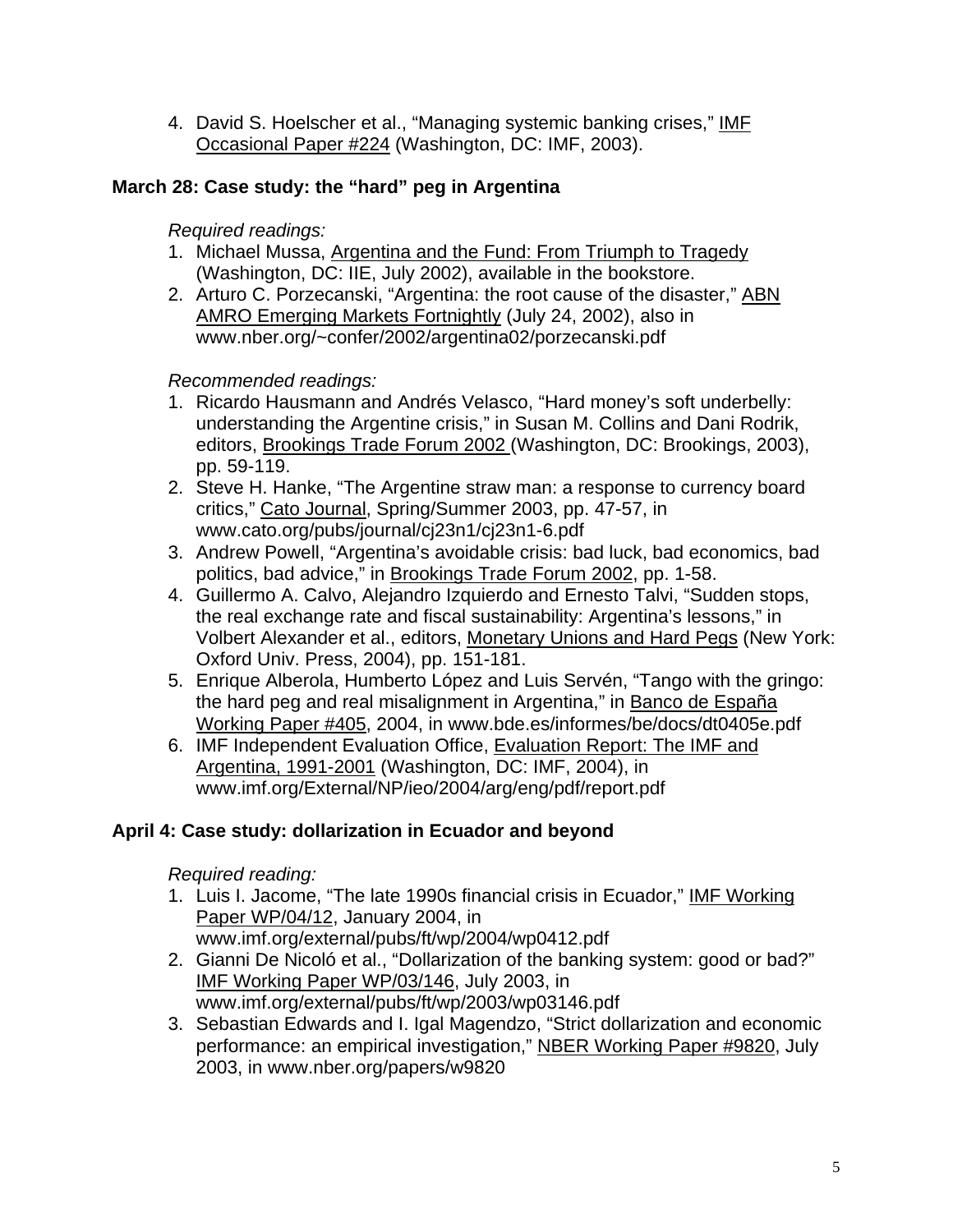*Recommended readings:*

- 1. Paul Beckerman and Andrés Solimano, Crisis and Dollarization in Ecuador (Washington, DC: World Bank, 2002).
- 2. Andrew Berg and Eduardo Borensztein, "The pros and cons of full dollarization," in Dominick Salvatore et al., editors, The Dollarization Debate (New York: Oxford, 2003), pp. 72-101.
- 3. Eduardo Levy Yeyati and Federico Sturzenegger, "Dollarization: a primer," in Dollarization (Cambridge, MA: MIT, 2003), pp. 1-51.

# **April 11: Case study: capital controls in Chile**

*Required readings:* 

- 1. Sebastian Edwards, "Capital flows, real exchange rates, and capital controls: some Latin American experiences," in Sebastian Edwards, editor, Capital Flows and the Emerging Economies (Chicago: Univ. of Chicago Press, 2000), pp. 197-253.
- 2. Francisco Nadal-De Simone and Piritta Sorsa, "A review of capital account restrictions in Chile in the 1990s," IMF Working Paper WP/99/52, April 1999, in www.imf.org/external/pubs/ft/wp/1999/wp9952.pdf

*Recommended readings:*

- 1. José de Gregorio, Sebastian Edwards and Rodrigo O. Valdés, "Controls on capital inflows: do they work?," Journal of Development Economics, Vol. 63 #1, October 2000, pp. 59-83.
- 2. Bernard Laurens and Jaime Cardoso, "Managing capital flows: lessons from the experience of Chile," IMF Working Paper WP/98/168, December 1998, in www.imf.org/external/pubs/ft/wp/wp98168.pdf

# **April 18: Case study: banking crisis in Venezuela**

*Required reading:* Ruth de Krivoy, Collapse: The Venezuelan Banking Crisis of 1994 (Washington, DC: Group of Thirty, 2000), available in the bookstore.

# *Recommended reading:*

- 1. Carlos A. Molina, "Predicting bank failures using a hazard model: the Venezuelan banking crisis," Emerging Markets Review, Vol. 3 #1, pp. 31-50.
- 2. Alicia García-Herrero, "Banking crises in Latin America in the 1990s: lessons from Argentina, Paraguay and Venezuela," IMF Working Paper WP/97/140, October 1997, in www.imf.org/external/pubs/ft/wp/wp97140.pdf

# **April 25: Case study: debt defaults in Argentina and Ecuador**

*Required reading:*

1. Punam Chuhan and Federico Sturzenegger, "Default episodes in the 1980s and 1990s: what have we learned?," March 2004, in www1.worldbank.org/economicpolicy/documents/mv/pgchapter08.pdf